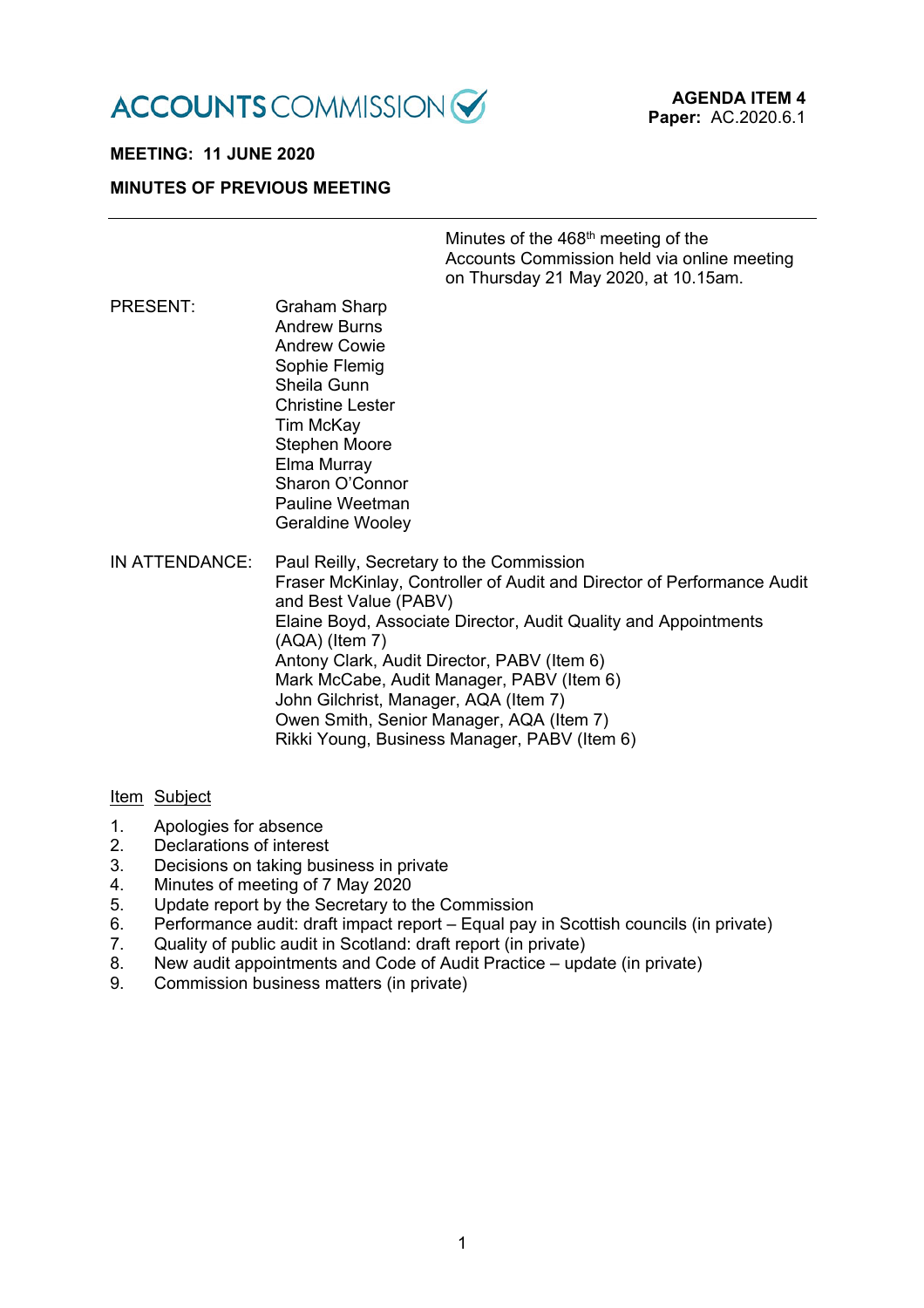### 1. Apologies for absence

It was noted that no apologies for absence had been received.

### 2. Declarations of interest

The following declarations of interest were made:

- Elma Murray, in item 6, as a former senior officer of Glasgow City Council and Chief Executive of North Ayrshire Council. She played no part in consideration of the content of the draft report.
- Geraldine Wooley, in item 5, being a member of the Fife Valuation Appeals Committee, in relation to references to non-domestic rates.

#### 3. Decisions on taking business in private

It was agreed that items 6 to 9 be considered in private because:

- Item 6 proposes a draft report, which the Commission is to consider in private before publishing.
- Item 7 proposes a draft report, which the Commission is to consider in private before subsequent consideration by Audit Scotland Board and publishing thereafter.
- Item 8 requires the Commission to consider confidential commercial and contractual matters.
- Item 9 may be required if there are any confidential matters that require to be discussed outwith the public domain. The Chair will inform the meeting in public at the start of the meeting if this item is required and what it covers.

No business was notified by members for item 9 and thus the Chair advised that the item would not require discussion.

# 4. Minutes of meeting of 7 May 2020

The minutes of the meeting of 7 May 2020 were approved as a correct record.

Arising therefrom, the Commission noted advice from the Controller of Audit that draft Scottish Government guidance on the annual audit of local government bodies in the light of the Covid-19 emergency had recently been received, upon which he would report further to the Commission.

*Action: Controller of Audit* 

# 5. Update report by the Secretary to the Commission

The Commission considered a report by the Secretary providing an update on significant recent activity relating to local government and issues of relevance or interest across the wider public sector.

The Commission noted advice from the Secretary that, in line with the approach agreed with Commission members as part of new business arrangements in the light of the Covid-19 emergency, members had provided queries on his report in advance of the meeting, a response to which he would circulate to members. The Commission in particular:

• In relation to paragraphs 18 and 81, noted advice from the Secretary on the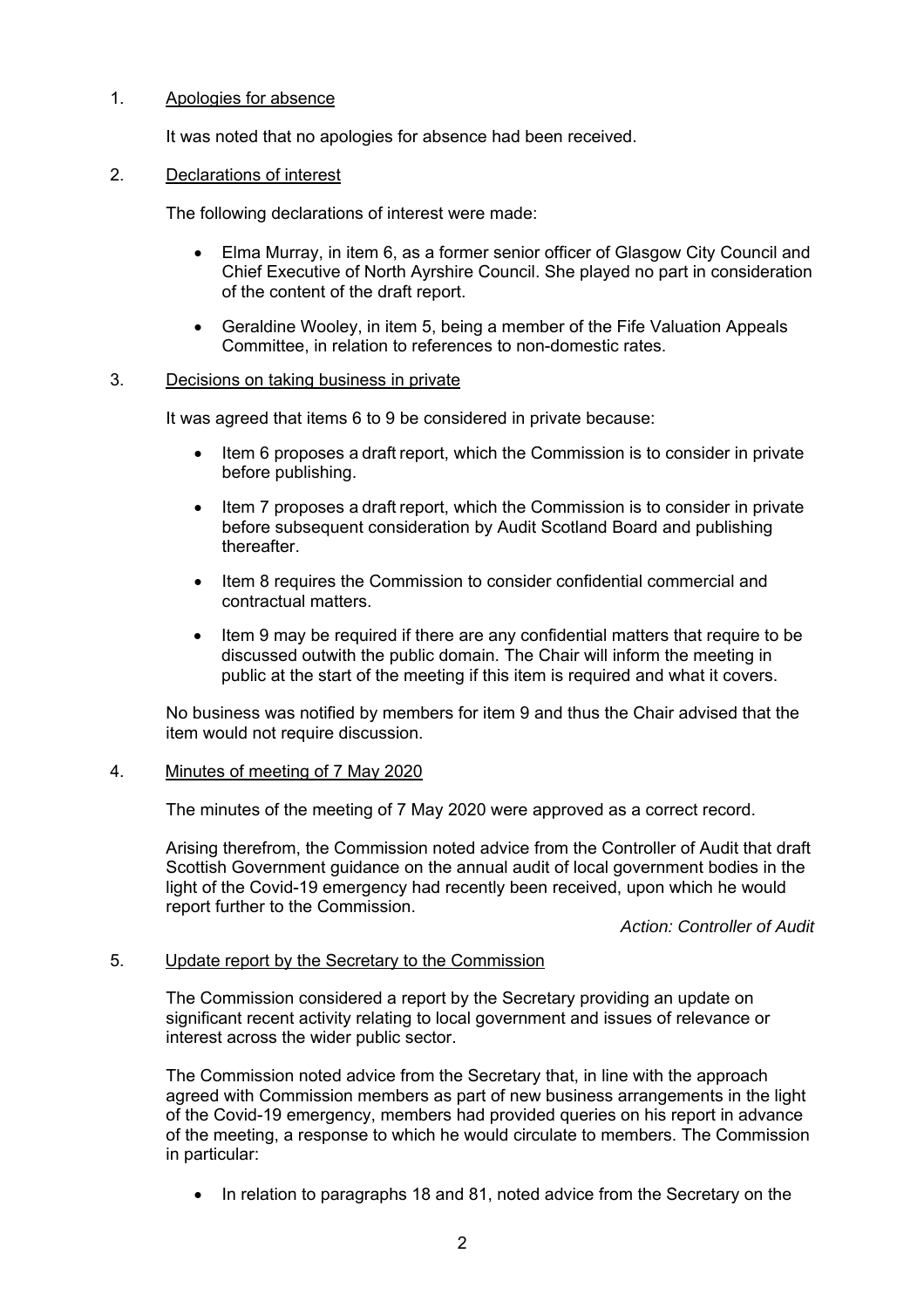use of furlough by councils in England, and advice from the Controller that he would consider how to keep the Commission updated on the impact in this regard in Scotland (queries raised by Andrew Cowie and Sophie Flemig).

# *Action: Controller of Audit*

 In relation to paragraphs 30, 42, 60, 68 and 69, noted advice from the Secretary and the Controller of Audit that the Commission would be kept apprised at future meetings on local government funding matters in relation to Covid-19, including: individual council approaches; the impact on integration joint boards; the flow of Covid-19 related funding through local government; and the Scottish Parliament Local Government and Communities Committee's scrutiny of the Scottish Government in relation to Covid-19 and local government (Sheila Gunn, Christine Lester, Pauline Weetman and Geraldine Wooley).

# *Action: Secretary and Controller of Audit*

• In relation to paragraph 59, noted advice from the Secretary that the Commission would be considering the Best Value Assurance Report on North Ayrshire Council at its meeting on 11 June. (Sophie Flemig).

The Commission agreed to note the report.

# 6. Performance audit: draft impact report – Equal pay in Scottish councils (in private)

The Commission considered a report by the Director of PABV seeking approval of the draft impact report for the performance audit *Equal pay in Scottish councils*  (published in September 2017), and of proposed arrangements for publishing and promoting the report.

Following discussion, the Commission:

- To approve the draft report.
- To approve the arrangements for publishing and promoting the report, to reflect stakeholders' readiness to receive and digest such messages amidst the current Covid-19 emergency, to be finalised in conjunction with the Chair, Deputy Chair and the sponsors of the audit report, Sheila Gunn and Pauline Weetman.

*Actions: Secretary* 

# 7. Quality of public audit in Scotland: draft report (in private)

The Commission considered a report by the Associate Director, Quality Audit and Appointments (AQA) proposing the draft *Quality of public audit in Scotland annual report 2019/20*.

Following discussion, the Commission agreed:

- That it has positive assurance about the quality of audit work in 2019/20, as reported in quality assurance and reporting processes.
- That this assurance be reported in the Commission's annual report 2019/20.

*Action: Secretary* 

- Noted advice from the Associate Director that she had shared with members the draft Audit Scotland transparency report 2019.
- Noted advice from the Associate Director, in relation to auditor and staff